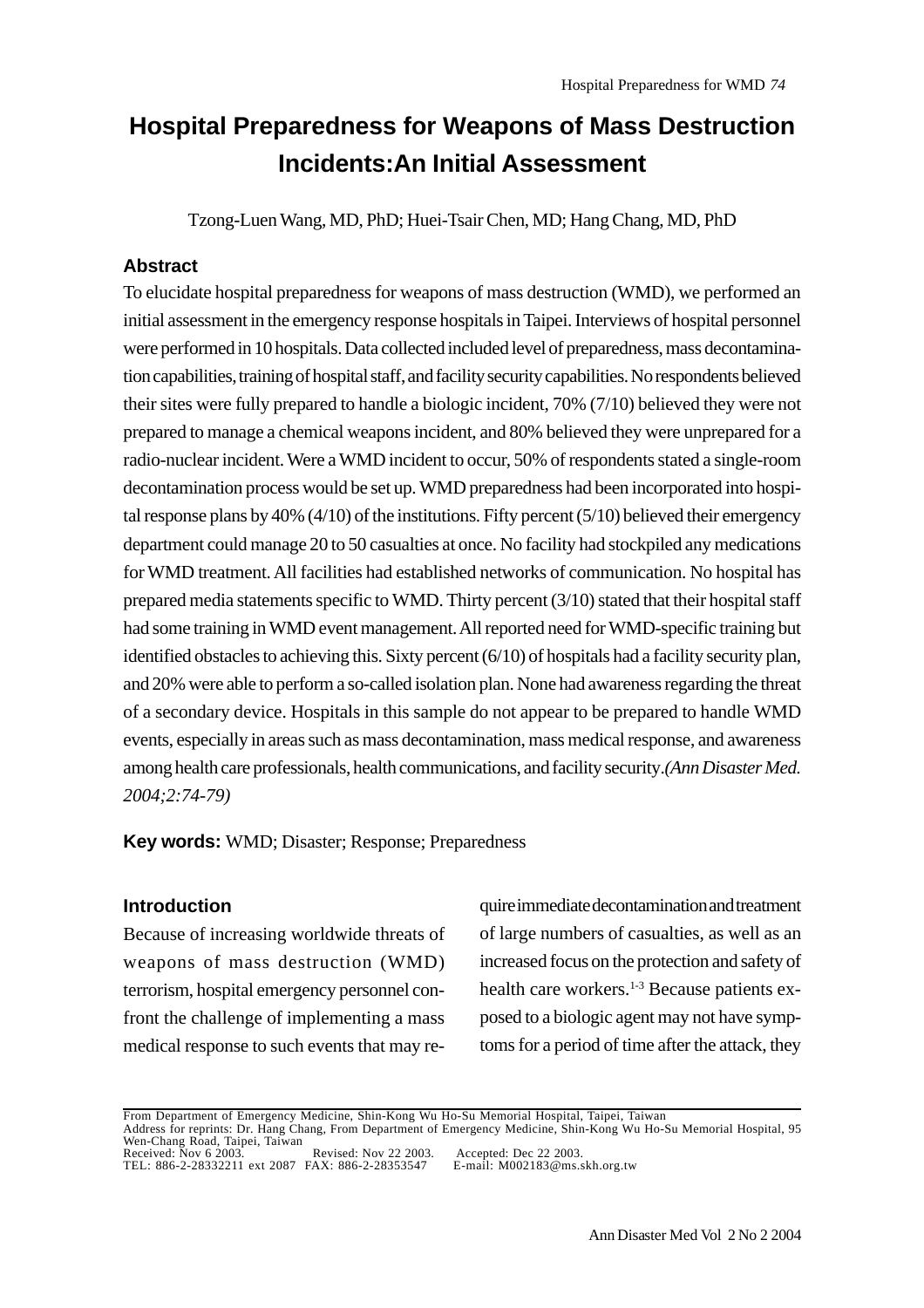may distribute over the dispersed areas. In many events involving biological agents, the first involvement are likely to be hospital or other medical systems.4 Although there is still no definite terrorist attack in Taiwan, we still have to admit that terrorism has become widely recognized as a significant threat to the public health and safety.

When an actual WMD occurs, hospital commanders and key persons such as the superintendent, emergency department director, nursing director, and chief hospital engineer or local equivalents would be called on to focus community medical responses.<sup>5</sup> It is so-called the hospital emergency community of practice (HEMCOP) in the United States.<sup>6</sup> However, even in Euro-American countries, national WMD readiness and preparedness training has usually focused on the traditional first-responder communities, such as emergency medical services (EMS), fire, and law enforcement personnel and the military. In Taiwan, the situation is similar, even worse. It has rarely been reported concerning current level of civilian hospital preparedness. Our study is to assess the training needs of emergency personnel for WMD preparedness in selected hospitals in Taiwan to elucidate the real condition.

#### **Methods**

A convenience sample of 15 hospitals was generated to assess hospital preparedness in Taipei. This region was chosen because the area was familiar to the authors and because the hospitals in this area are compatible with our national interagency disaster planning and coordination. This methodology was not intended to be statistically representative of the whole Taiwan region but rather to help develop an initial understanding of the extent of information and training needs in our region. Of the 15 hospitals, interviews were completed with 10 hospitals during a 60-day period.

Three independent research members who had been involved in WMD training performed the interviews. Either the ED medical director or ED nursing director was interviewed at each site on the basis of availability. The structured interview used an instrument that was developed in collaboration with Taiwan Society of Disaster Medicine. The institutional review board approved this assessment project at our hospital. Data collected from each respondent included perceived level of hospital preparedness, mass decontamination and medical response capabilities, training of hospital staff, and facilities.

### **Results**

Ten ED medical directors and 10 ED nursing directors were interviewed. Participating hospitals were widely dispersed in Taipei area. None of the respondents believed their institutes were fully prepared to handle a biologic incident. Seven of the 10 hospitals believed that their sites were not prepared at all, and 2/10 (20%) believed their sites were prepared at varying degrees.

 In respect of chemical weapons, 70% (7/ 10) believed they were not prepared at all, and 30% believed they were somewhat prepared. The reported level of preparedness for nuclear weapons was similar to the biologic and chemical weapons response; with the exception that 1 respondent believed that his or her facility was fully prepared. This hospital was set up to act as the tertiary refer center of radio-nuclear events and it had complete local plans and drills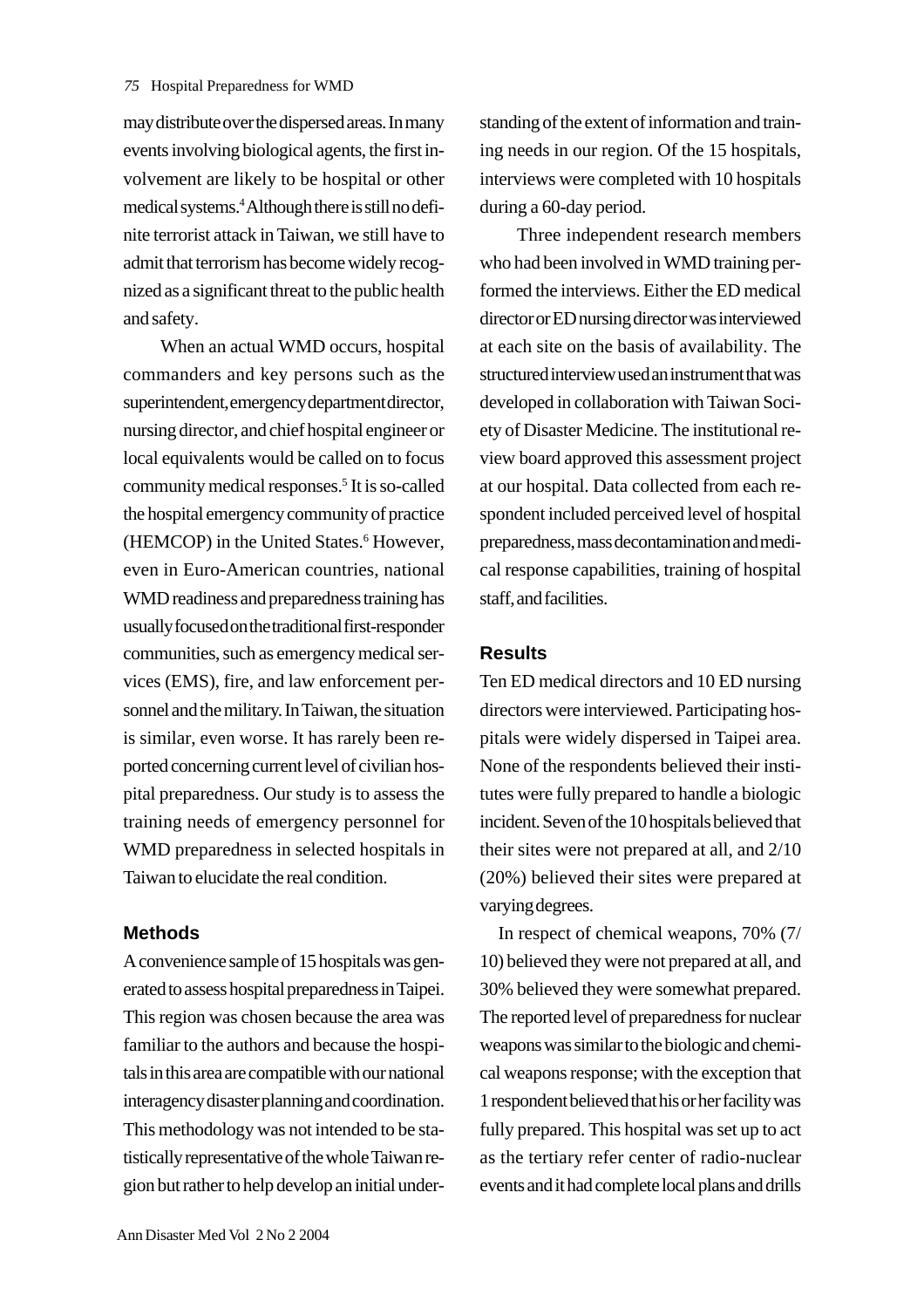for a power plant incident and related nuclear weapons scenario; however, the same respondent believed the facility was not well prepared to handle a biologic or chemical weapons attack.

One-half respondents (5/10) stated that a single-room decontamination process would be set up to handle 1 victim at a time. Ten percent (1/10) reported having a mobile decontamination station that could process 5 to 10 patients at a time. Four (40%) hospitals reported having no decontamination plans in place.

WMD preparedness had been incorporated into hospital disaster plans at 40% (4/10) of the facilities. Fifty percent (5/10) of the respondents believed their ED could manage 20 to 50 disaster casualties at a time. Only 10% (1/10) perceived the ability to manage 50 to 100 casualties.

With the exception of 1 facility, all respondents reported having no disaster plans for patient overcrowding to other medical facilities to accommodate seasonal fluctuations in patient census. None of the facilities reported to make specific agreements documented for managing mass casualties when disaster occurred. In addition, no vaccines were reported as being stockpiled by any facility with the exception of tetanus.

All facilities reported having established networks of communications, with private telephone lines, GSM / PHS and radios for use during disaster management. All sites reported having call-out systems using both a telephone call list and a paging system. No sites reported concern for lack of secure or encrypted communication systems. All respondents reported having public relations staff to handle media inquiries and to serve as community liaisons with families during disaster events. However, none of the hospitals surveyed have prepared media statements or communications plans specifically for use during a WMD incident.

Thirty percent (3/10) of respondents stated that hospital staff at their facility had received some lecture-based or continuing medical education courses on WMD. All respondents reported a need for WMD training but identified obstacles to achieving adequate training: (1) lack of time available for training; (2) lack of available courses; and (3) lack of funding required to train large numbers of personnel. As to what training format they would prefer and would be most accessible, 80% (8/ 10) of respondents stated they preferred onsite teaching such as scenarios and practice drills, whereas the remaining 20% stated a preference for virtual reality simulation. The combination of pre-event training and scene learning were preferred in 50% (5/10) of the hospital respondents.

Twenty percent (2/10) of the hospital respondents stated that they had disaster drills specified for WMD events. The drills might be conducted with other hospitals and EMS, but did not enroll fire, police personnel and the public health service.

Sixty percent (6/10) of hospitals reported having a security plan in place, and 20% stated that they were able to perform a isolation plan without outside assistance. When asked about the possibility of a secondary device set by a terrorist to injure or kill health care workers who are trying to care for sick or injured patients, none reported being aware of or prepared to deal with a secondary device.

#### **Discussion**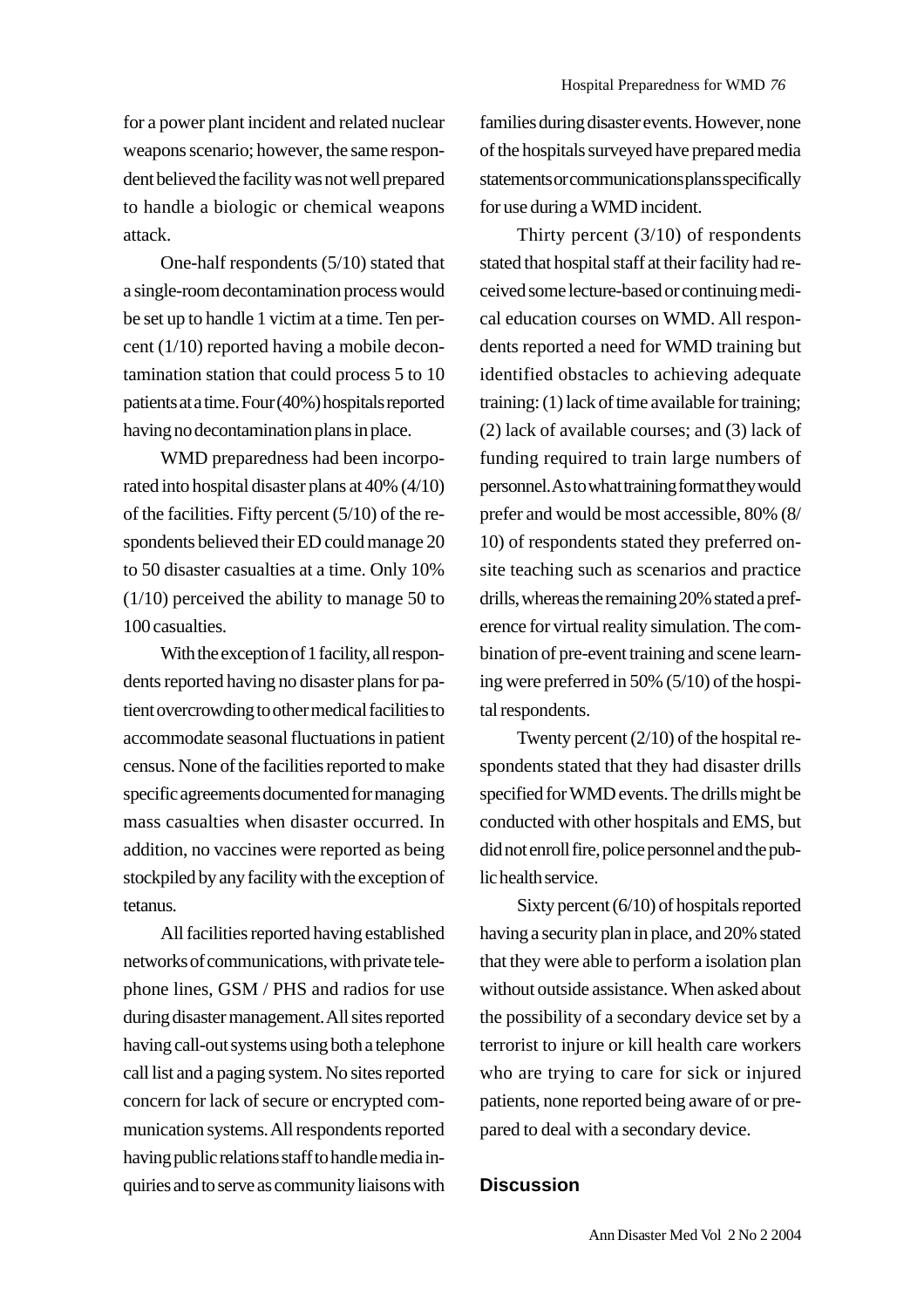This study demonstrated that most of emergency response hospitals were not well prepared for WMD events although they all recognize the importance of the preparedness.

To effectively cope with WMD releases, communities must address both emergency medical and emergency public health issues during preparedness and response activities.<sup>6</sup> Among hospital emergency personnel, there appear to be significant gaps in knowledge and skill-content areas, including mass decontamination, mass medical response, WMD awareness among health care professionals, health communications, and facility security. One recent study of English hospitals also found both decontamination facilities and personal protective equipment for health care providers to be lacking.7 At greater risk may be the rural facilities that rely on local EMS personnel to perform decontamination. This is of concern because up to 80% of disaster victims may seek hospital care without accessing EMS.<sup>8</sup> Greater coordination with federal agencies will be required for timely access to vaccine and medicine stockpiles.9 No facility reported having lines of communication free of potential security issues and system failures.10

US and European desired to heal divisions and prompted the EU to produce both a Security Strategy and a WMD Action Plan for the Thessaloniki European Council. The plan provides a yardstick to measure member state resolve on non-proliferation and a framework to guide EU action in this area of security policy. This article examines the latest EU policy statements on WMD and provides a concrete insight into what European Security Strategy concepts such as 'effective multilateralism' mean for non-proliferation efforts in practice.

Accordingly, implementation and globalization of the basic principles include a clear statement from member states that the proliferation of all weapons and their means of delivery constitutes a threat to international peace and security; member state backing for an 'threat assessment'; a broad approach that places a premium upon the multilateral system and its non-proliferation regimes; and an understanding of regional security /insecurity dynamics and a supporting framework that produces stable security communities where disarmament leads to a 'virtuous circle'. According to the Basic Principles document the major elements in pursuit of the above include universalisation of disarmament and non-proliferation agreements while stressing the need for effective national implementation thereof; ensuring compliance with non-proliferation commitments by strengthening international inspection/ verification mechanisms; strengthening export control policies; having a focused dialogue both with countries suspected of proliferation activities and with those whose co-operation is vital to effective policies against proliferation; and expanding co-operative threat reduction initiatives and assistance programs; ensuring that appropriate resources and support are allocated to international organisations active in nonproliferation; promoting close co-ordination with the US; pursuing an international agreement on the prohibition of the production of fissile material for nuclear weapons; considering, in the event that political and diplomatic measures fail, coercive measures, including the use of force as a last resort in accordance with the United Nations Charter.

Because of the sampling methodology used, our results cannot be generalized to all